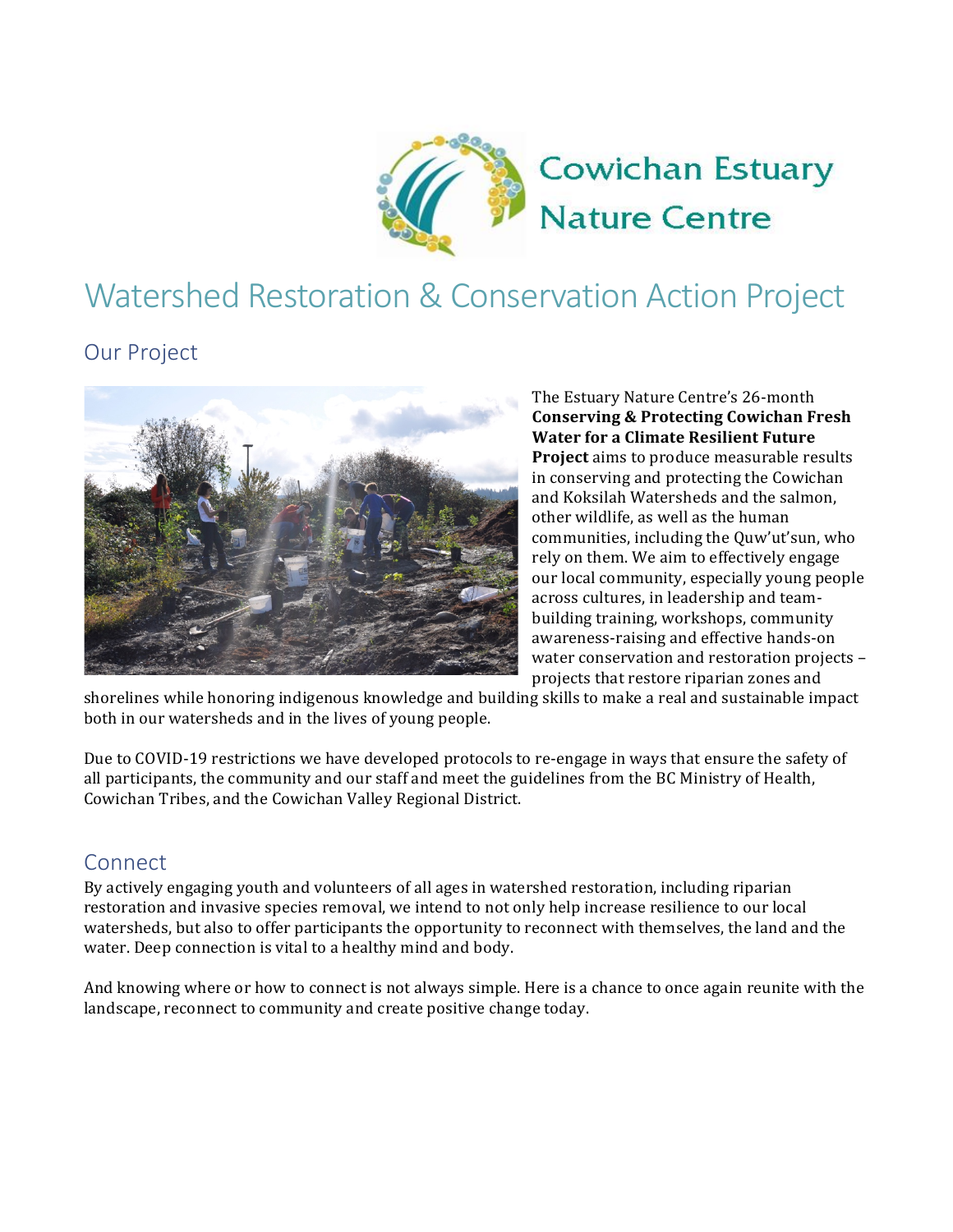### Take Action



Protecting our freshwater ecosystems, critical salmon habitat and our drinking water in the face of ongoing climate disruption is increasingly challenging - something that requires coming together as a community. Engaging local people, especially youth, in making connections, building skills and strengthening partnerships will amplify the creation of local solutions and help us protect our rivers, or salmon and our community into the future.

We invite you to rise up, learn new skills and have fun while making a difference! The skills

you learn at our workshops or participating in restoration work are transferable in many ways – from growing plants to growing food to conserving water. Nature is all around us and within us – we just need to pause and pay attention.

Our Goals:

- 1. To Conserve, Restore and Protect Watershed Resilience in the Cowichan & Koksilah Watersheds;
- 2. To Raise Community Water Conservation Awareness & Increase Our Water Conservation Literacy & Action
- 3. To Engage and Empower Indigenous and Settler Youth as Watershed and Climate Stewards and Leaders.

Our project team at the Cowichan Estuary Nature Centre is committed to increasing community engagement and cohesion through a range of local restoration and conservation projects that protect local fish habitat, drinking water and our watersheds and buffer against climate impacts. while offering opportunities to revive our connection with the landscape and dig into new possibilities.

Our final numbers from this project are:

| Reduction of water consumption = $11,356$ liters                                                                                                                                               |
|------------------------------------------------------------------------------------------------------------------------------------------------------------------------------------------------|
| Area of shoreline protected, stabilized or improved $= .05$ hectares                                                                                                                           |
| $\parallel$ Area of habitat in which management or restoration actions have been implemented through project<br>$\parallel$ activities = .55 hectares                                          |
| Amount of indigenous plants, trees and shrubs planted = 2,325 plants/trees/shrubs                                                                                                              |
| Percentage of indigenous plants, trees and shrubs planted that survived = $547\%$ of plants/trees/shrubs                                                                                       |
| From old to young, from novice to expert, join us in caring for our local ecosystems and habitat – the water,<br>the land, the plants and the many species that both sustain and rely upon it. |